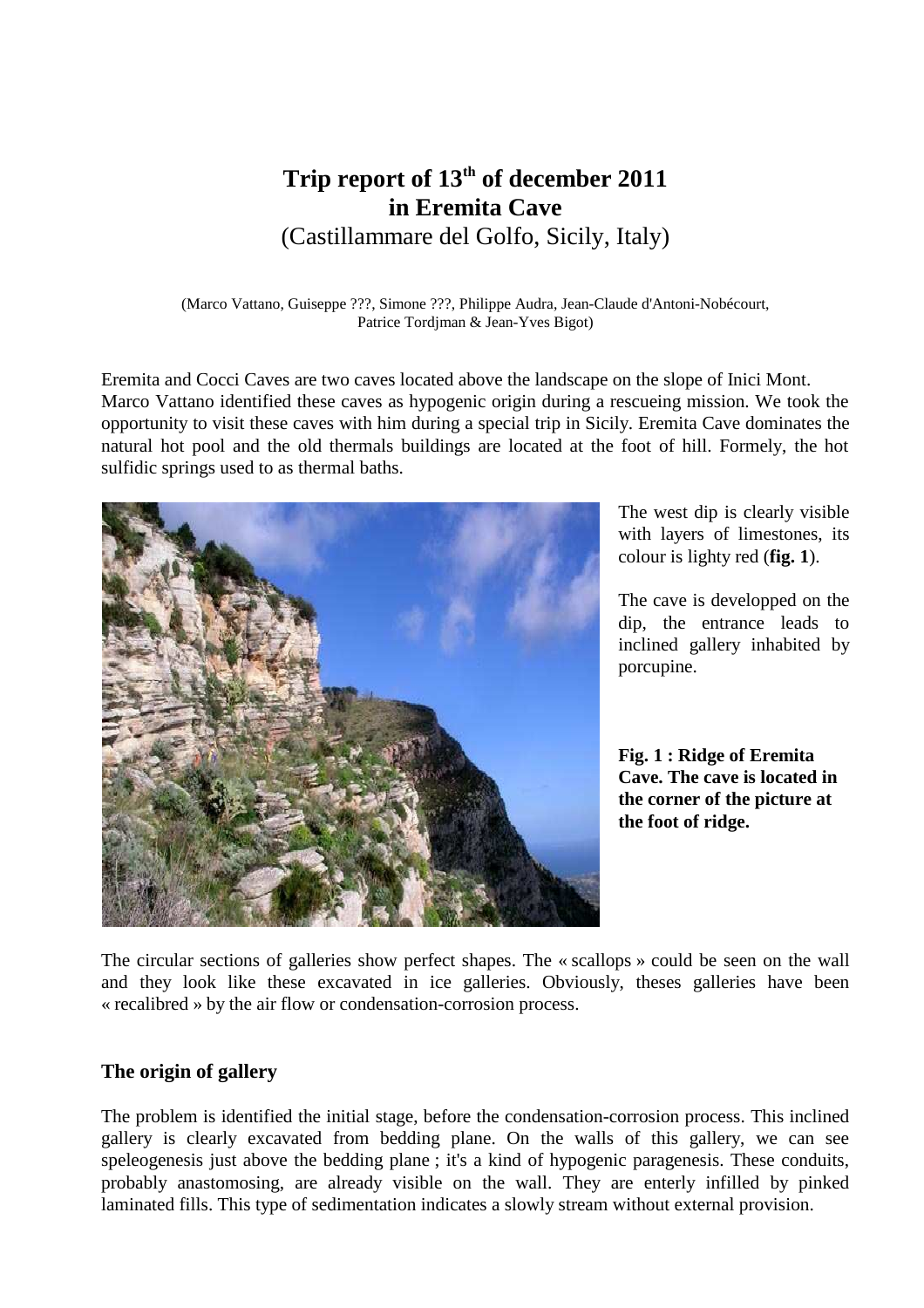These filling have a phreatic-hypogneic origin (**fig. 2**). The direction of stream went from bottom to the top. The fillings are probably insoluble autochthonous sediments.



The observation of this type of conduits is realy rare. In fact, it's often destroyed by the later widening of gallery by condensationcorrosion process (aero-hypogenesis).

**Fig. 2 : Plan and section of anastomosing excavated from bedding plane in the initial stage (hypogenic paragenesis), after they are enlarged (« calibred ») in the later stage by condensation-corrosion process.**



**Fig. 3 : Gallery excavated from bedding plane. We can see initial anastomosing conduits developped above the bedding plane.**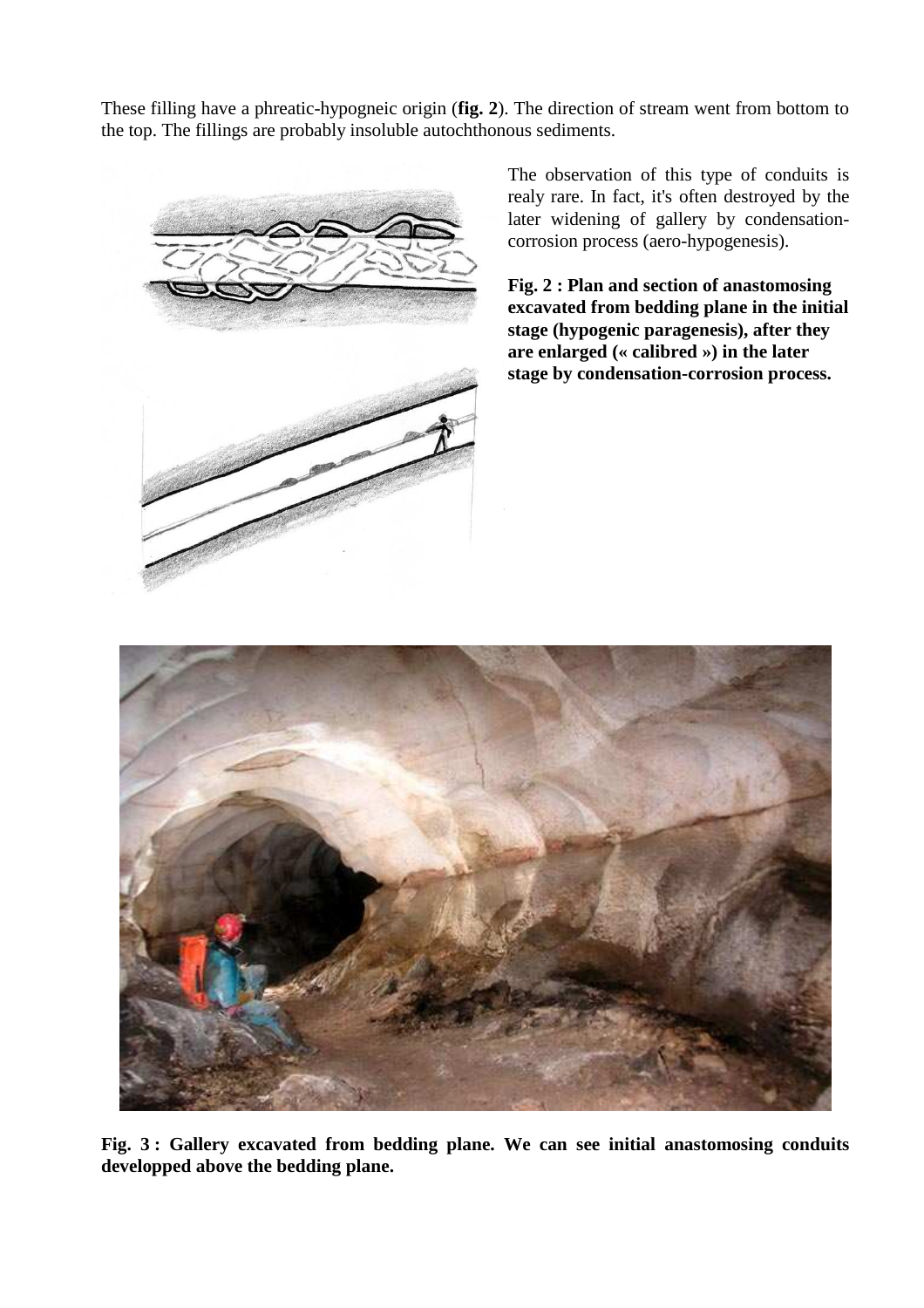

**Fig. 4 : Gallery excavated from bedding plane. We notice a circular section entrenched as a little canyon (centre). On the left wall, the shape is clearly visible, but on right hand, the bedding plane doesn't allowed to see the shape.**

# **Temperature**



The temperature of Eremita Cave (18°C), higher than Abisso dei Cocci Cave located in the neighbourhood, can be explained by its relative proximity. Today, the Eremita Cave is located probably above the hot stream of sulfidc spring (**fig. 5**). The hot stream has shifted to the west side, following the dip (**fig. 6**).

There are more speleothems in Cocci Cave, colder than Eremita Cave. It shows that Eremita is younger than Cocci.

# **Fig. 5 : Hot sulfidic spring at foot of Monte Inici.**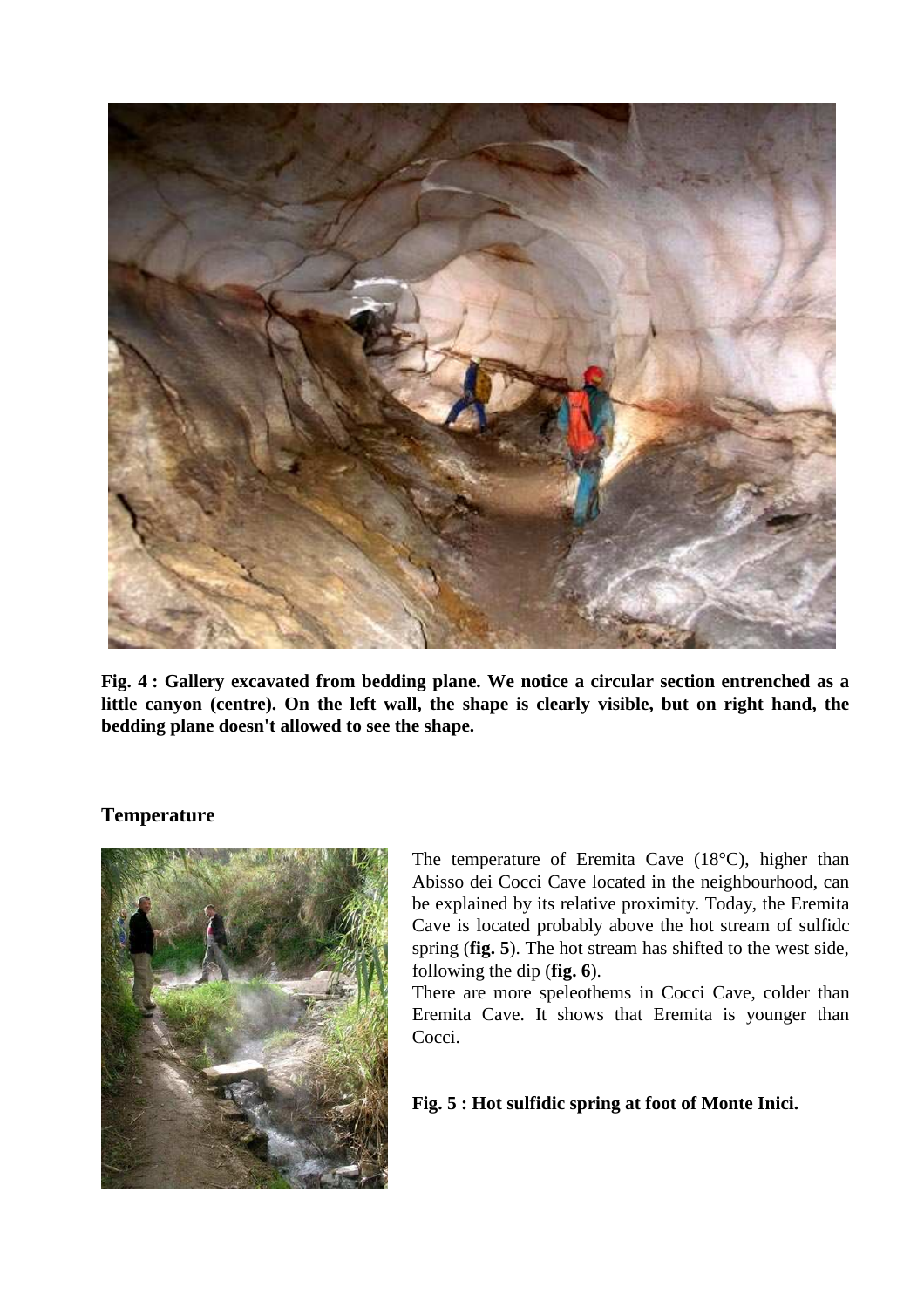

**Fig. 6 : Block-diagram of Monte Inici. E = Eremita Cave, G = Abisso dei Cocci Cave. The hot sulfidic spring shifted to the west on the dip with the lowering of base level. The bottom of Eremita Cave is hotter because close to the hot zone of sulfidic spring.**

# **Speleothems**

The Eremita Cave is almost without speleothems, only the rims of gypsum in low parts of gallery are visible (**fig. 7**). The speleothems are concentrated in the lower parts of the section of gallery (**fig. 8**) where the temperature is colder than the roof. In Abisso dei Cocci Cave, there are many stalagmites and stalactites ; it's the same conclusion : the Ermita Cave is younger than Abisso dei Cocci Cave.



**Fig. 7 : Gypsum crusts. Fig. 8 : Rims inclined in the low parts of gallery.**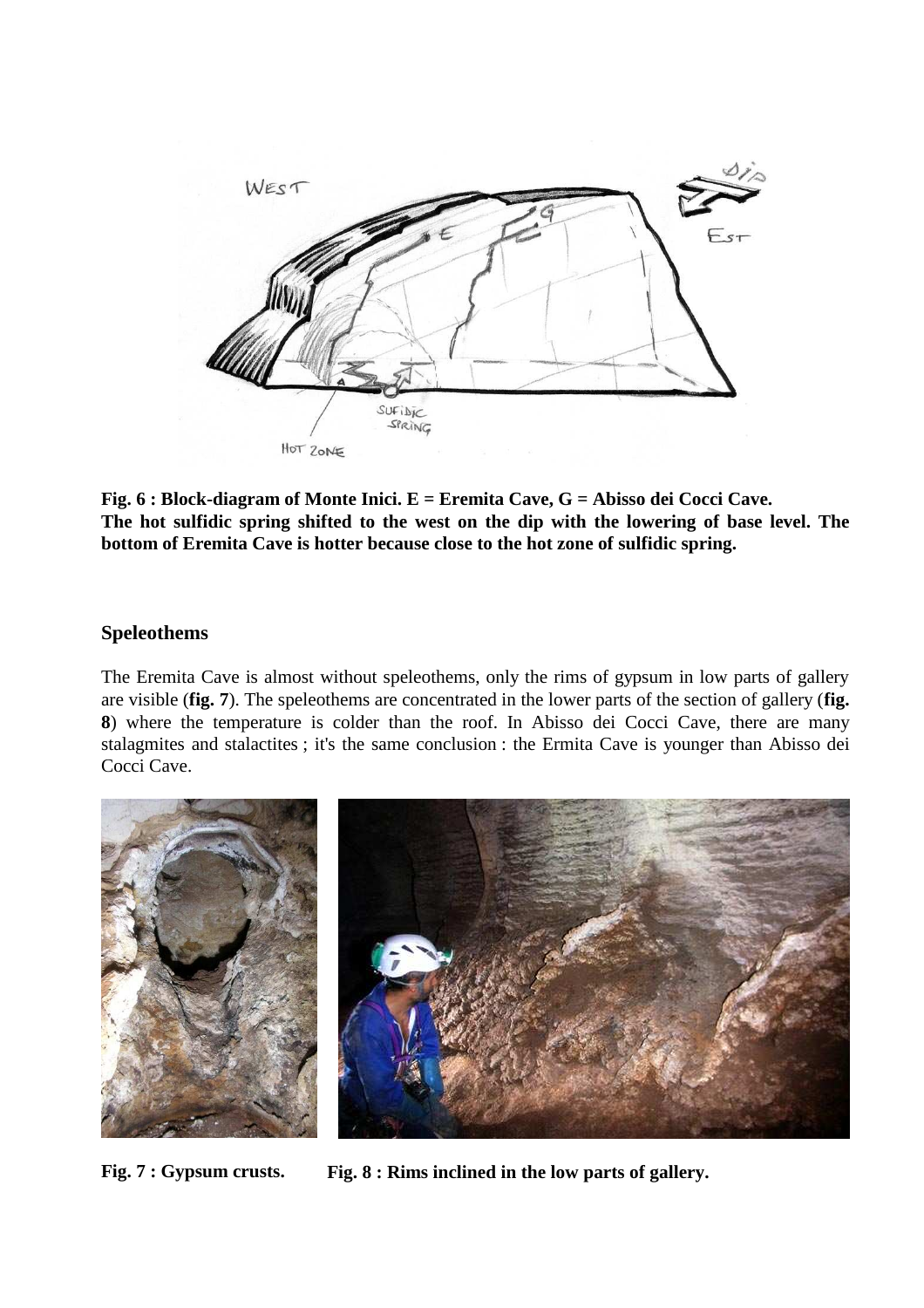However, number of speleothems of Eremita Cave are synchronous with the channel in the centre excavated by condensation-corrosion process.

We can see the gypsum crusts covering the walls. On the bottom, the accumulated gypsum in the channel (**fig. 7**). In the gallery near the entrance, we can see rims (**fig. 8**) ; they indicate an imperceptible air flow running through the cave. The limit between the nacked rock and the crustal rock occurs as a wave. The undulations seem linked with the shape of the wall carved in great « scallops ».





#### **Section of conduit**

The section of conduits is enigmatic because we could believe an entrechment by water flow running in a channel (**fig. 9**). But, we know that this idea is wrong. Beacuse we have noticed this channel in Abisso dei Cocci Cave. Indeed, the longitudinal profil is saw-toothed (broken line)...



**Fig. 10 : Probable evolution of gallery. The gypsum crusts pile up in the centre of gallery. The low part (crypto-corrosion) evolves slower than the up part (condensation-corrosion).**

We have to find an other way of thinking. The own explanation is the condensation-corrosion process for the high part of gallery, but the low part is more difficult to precise. It's that is a convergent shape called « keyhole ». That is an overdevelopment of upper part (circular section) if we compare to the lower part.

This low part are infilled by gypsum fallen from the roof. This low part could evolved more slowly with crypto-corrosion (as lapiaz in the surface) by a simple contact between gypsum and limestones (**fig. 10**).

We don't forget that the gypsum is lighter than other fillings. It could be disappeared along the evolution of the gallery. And of course, the process start again with new crusts of gypsum.